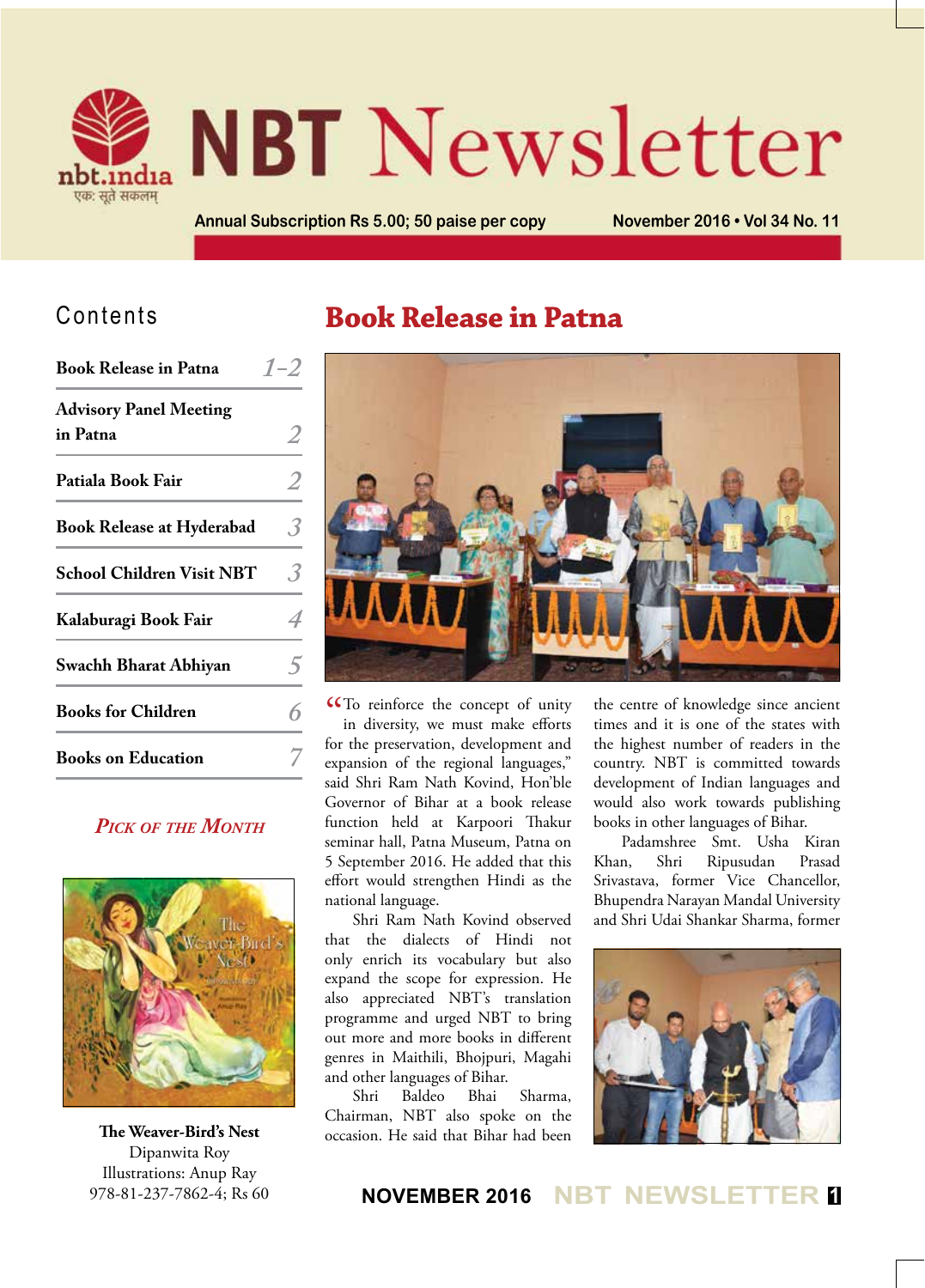Director, Magahi Academy also spoke on the occasion.

On this occasion, 15 NBT books translated into Bhojpuri, Magahi and Maithili languages were released including 'Sardar Ballabh Bhai Patel', 'Gali Mohallon Ke Kuchh Khel', 'Baiju Mama', , 'Rusty Ke Kaarnaame', 'Sabkaa Saathi Sabkaa Dost', 'Birsa Ki Kahani', 'Samta Ke Samarthak Ambedkar', 'Samata Ke Samarthak Ambedkar' among others.

The programme was coordinated by Shri Kumar Vikram, English Editor and Shri Kamal Ahmad, Hindi Editor.

> Chairman, NBT chaired the session. The panel members included Usha Kiran Khan,

## **Advisory Panel Meeting in Patna**

**National Book Trust,<br>
India** organized<br>
the advisory panel organized advisory meeting with scholars and litterateurs at Hotel Patliputra Ashok, Patna, on 5 September 2016.

During the meeting, the members gave suggestions regarding the book promotional activities to be undertaken at Book Promotion

Centre, Patna. They talked about the need to promote books through various activities like book fairs, workshops on translation, mobile exhibitions in rural

## **Patiala Book Fair**

National Book Trust, India organized the Patiala Book Fair at Sunny Oberoi Arts Auditorium, Punjabi University, Patiala from 3 to 9 October 2016. The Fair was organized in association with Punjabi University, Patiala and Sahitya Akademi.

Dr Jaspal Singh, Vice Chancellor, Punjabi University inaugurated the Fair. Dr Dalip Kaur Tiwana, Dr Rajender Prashad Mishar, Dr Chander Prakash Deval and Dr Surjit Patar were special



areas, publishing books on tribal art and culture of Bihar in regional languages among others.

Shri Baldeo Bhai Sharma,

Vinay Kumar, Chandra Bhushan Rai, Brajkishore, Mahamaya Prasad Vinod, Kishore Keshav, Pawan, Sanjeev Kumar, Imtiaz Ahmad, Sanjay Sinha, Suneel Pathak, Udai Shankar Sharma, Ghamandi Ram, Dilip Kumar, Udai Kumar Bharti, Teervijay Singh, Harish Chandra Rathore and Shyam Sharma. The programme was

coordinated by Shri Kumar Vikram, English Editor and Shri Kamal Ahmad, Hindi Editor.

guests on the occasion. Dr Rita Chowdhury, Director, NBT was also present on the occasion.

During the Fair, several literary and cultural programmes were organized including Poets' Meet; Meetthe Artist, discussions on the

topics Why Fiction Matters?, Nascent Writers, Culture in Our Times, Language Issues, Punjabiat in Colour,



and Children's Literature among others. More than 100 publishers participated in the Fair.



**<sup>2</sup> NBT NEWSLETTER NOVEMBER 2016**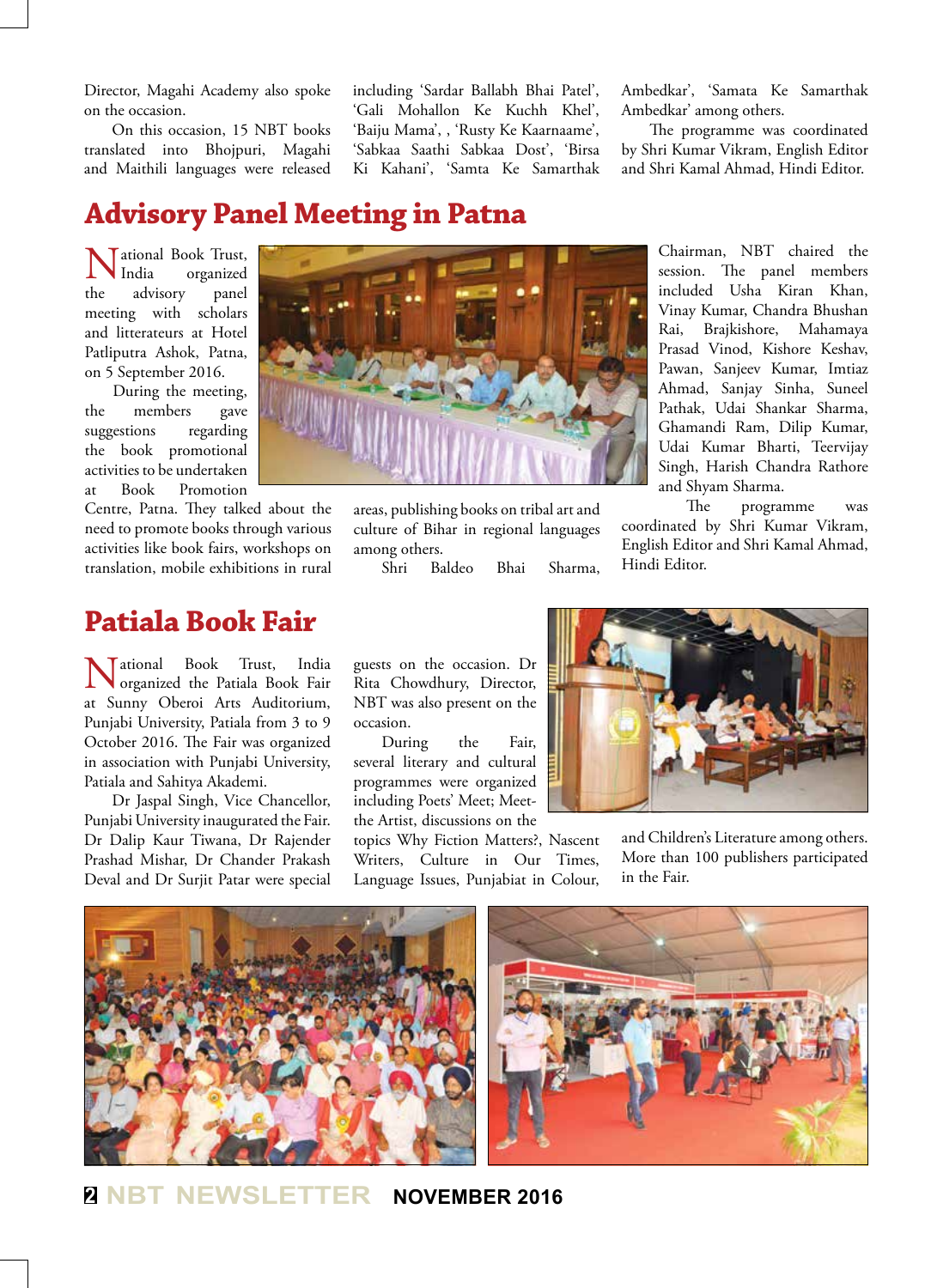## **Book Release at Hyderabad**

s part of its book<br>promotion activities.  $\Lambda$ promotion National Book Trust, India organised a book release function of *Rani Rudrama Devi* at NBT Book Promotion Centre, Hyderabad on 30th August, 2016. The book has been brought out by NBT under its newly launched Women Pioneers series.

Shri Devulapally Prabhakar Rao, Chairman, Official Language Committee, Govt. of Telangana released the

book. He said that Rani Rudrama was one of the most efficient and intelligent rulers. She was not only a great warrior but also an able administrator.

Prof. Vakulabharanam Ramakrishna, former member, NBT Telugu advisory panel and Editor, Andhra & Telangana Comprehensive History; Shri Tripuraneni Hanuman Chowdhary, Chairman, Pragna Bharati; and Dr. Alekhya Punjala, author of the book were the speakers on the occasion.



Shri Baldeo Bhai Sharma, Chairman, NBT presided over the function. He said that Rani Rudrama Devi was a brave ruler who fought



fiercely against the invasions by adjoining kingdoms. He also said that NBT has been publishing several books introducing India's literature, history and culture to the young generation. He also urged parents and teachers to encourage children to read good books and gain knowledge about our rich culture and literature.

Earlier, Dr Rita Chowdhury, Director, NBT

welcomed the guests. Talking about the role of women in the development of the family and country, Dr Rita Chowdhury said that Rani Rudrama undertook dual responsibilities. On one hand she ruled the country with extreme courage while on other she performed her duties towards her family also.

Dr. Pathipaka Mohan, Telugu Editor, NBT coordinated the programme.

## **School Children Visit NBT**

National Centre for Children's Literature (NCCL) a wing of NBT India, organized a visit of school children at NCCL Library, Vasant Kunj, New Delhi on 18 October 2016. More than 50 children from The Indian School along with their teachers visited the library.

On this occasion, Shri Baldeo Bhai Sharma, Chairman, NBT also interacted with children. He said that books are man's best friends. They are written by authors who have seen life closely and share their experience with readers.

Talking of the importance of books, he said that one cannot attain knowledge merely





by reading a book, one needs to understand the book and assimilate knowledge from it. He urged children to read at least one book every year besides their textbooks and gift books to their loved ones. He also informed them about the new series initiated by NBT including Veergatha series on Paramveer Chakra awardees and Women Pioneers on great women personalities like Ahilyabai Holkar, among others.

The children also recited poems and later, visited NBT's book shop.

The programme was coordinated by Smt Mithilesh Anant, Library-cumdocumentation officer, NCCL.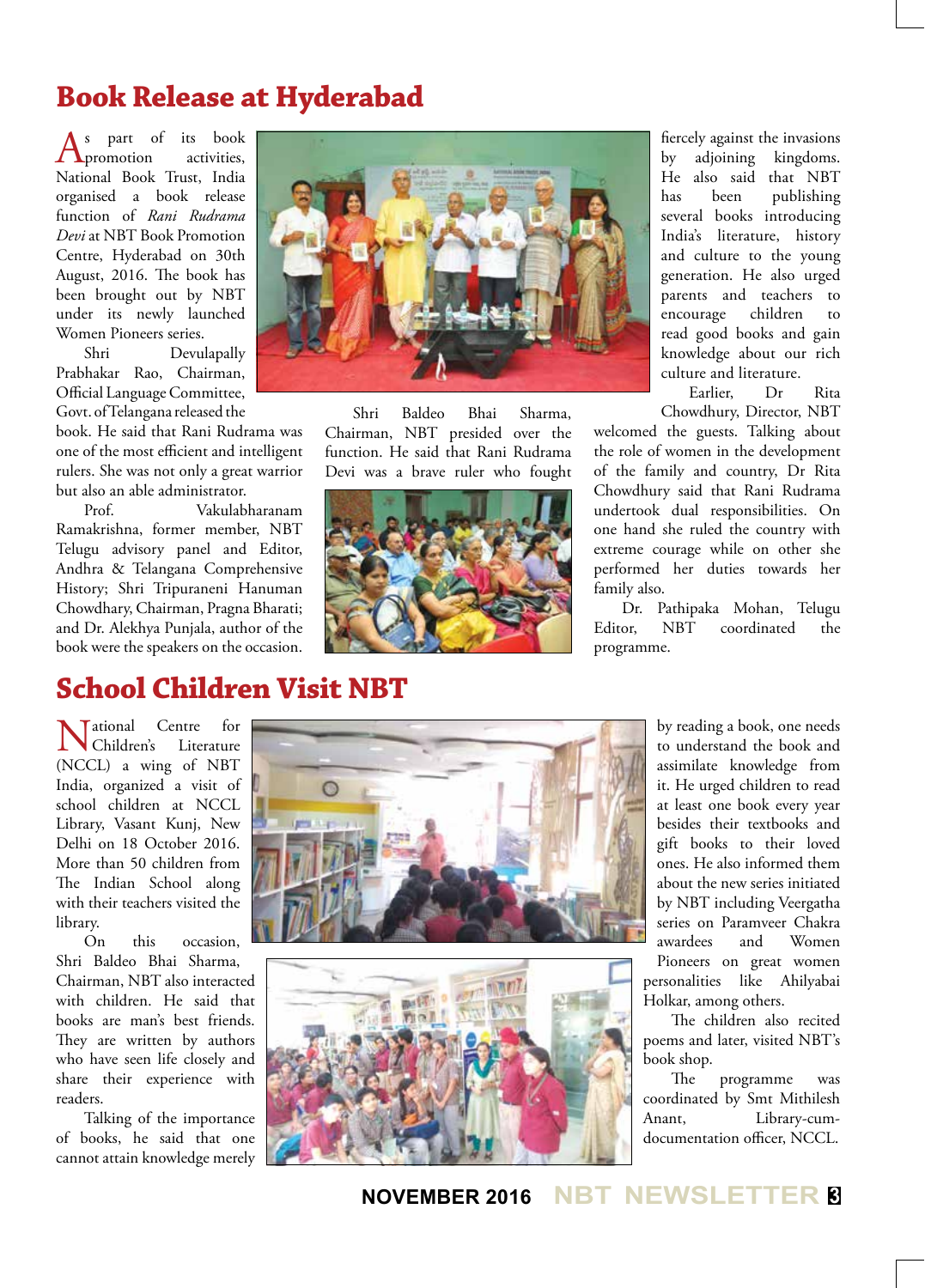## **Kalaburagi Book Fair**

National Book Trust, Kalaburagi Book Fair at India organised the Nutan Vidyalaya Grounds, Kalaburagi from 17 to 25 September 2016, in collaboration with the Zilla Sahithya Parishat, Kalaburagi.

While inaugurating the Fair, Smt. Nadoja Geetha Nagabhushana, President, Zilla Sahithya Parishat, said that the feeling that the

reading habit is declining amongst the youth as they are inclining towards electronic media to gain knowledge is only half truth. She added, "As a writer I strongly believe that there is no other better alternative for reading other than books." She also said that people of Kalaburagi should make use of the opportunity, especially the women folk who are confined to their homes to visit the book fair, buy books and nurture the habit of reading.

Shri Veerabhadra Simpi, President, Kannada Sahitya Parishat and Dr. Sarvottam Rao, President, Nutan Vidyalaya Society also spoke on the occasion.

Earlier, Dr Rita Chowdhury,

## **Swachh Bharat Abhiyan**

As part of Government of India's initiative on cleanliness<br>drive across the nation, National Book Trust, India<br>drive and Linux (Glass Linux) observed Swachh Bharat Abhiyan (Clean India Mission) from 1 to 15 October 2016. On this occasion, Shri Baldeo Bhai Sharma, Chairman, NBT and Dr Rita Chowdhury,



Director, NBT, welcomed the guests present on the occasion. She said that the place reminds her of her school days when she read about the history of Bahmani Kingdom –one of the greatest medieval kingdoms of India. Shri S R Veenesh, Regional Manager, SRO, Bengaluru proposed the vote of thanks.



Several cultural and literary programmes were organized during the fair including three meetthe author sessions with eminent Kannada authors viz. Dr Nataraj Huliyar, Dr Rahamath Tarikere and Dr Mogalli Ganesh held on 18th, 19th and 20th September 2016 respectively. The authors talked about philosophy of Mahatma

Gandhi and Dr Ambedkar; and various significant social issues like democracy, poverty and health conditions in the country. A poets' meet 'Bahu Bhasha Kavya Goshthi' was also organized in which well-known poets of Hindi, Urdu, Marathi, Telugu and Kannada languages participated. The meet was chaired by Prof Vasant Kushtigi, renowned poet and columnist.

More than 60 publishers, distributors and booksellers displayed books of different genres during the Fair.

The Fair was coordinated by Shri Nagarajappa, Kannada Editor and Shri S R Veenesh, Regional Manager, Southern Regional Office, NBT.

Director, NBT addressed the employees of the Trust. They urged employees to participate enthusiastically in this drive for the well-being of the society. The premises of the Trust, storeroom, work stations, etc. were cleaned by the employees.





**<sup>4</sup> NBT NEWSLETTER NOVEMBER 2016**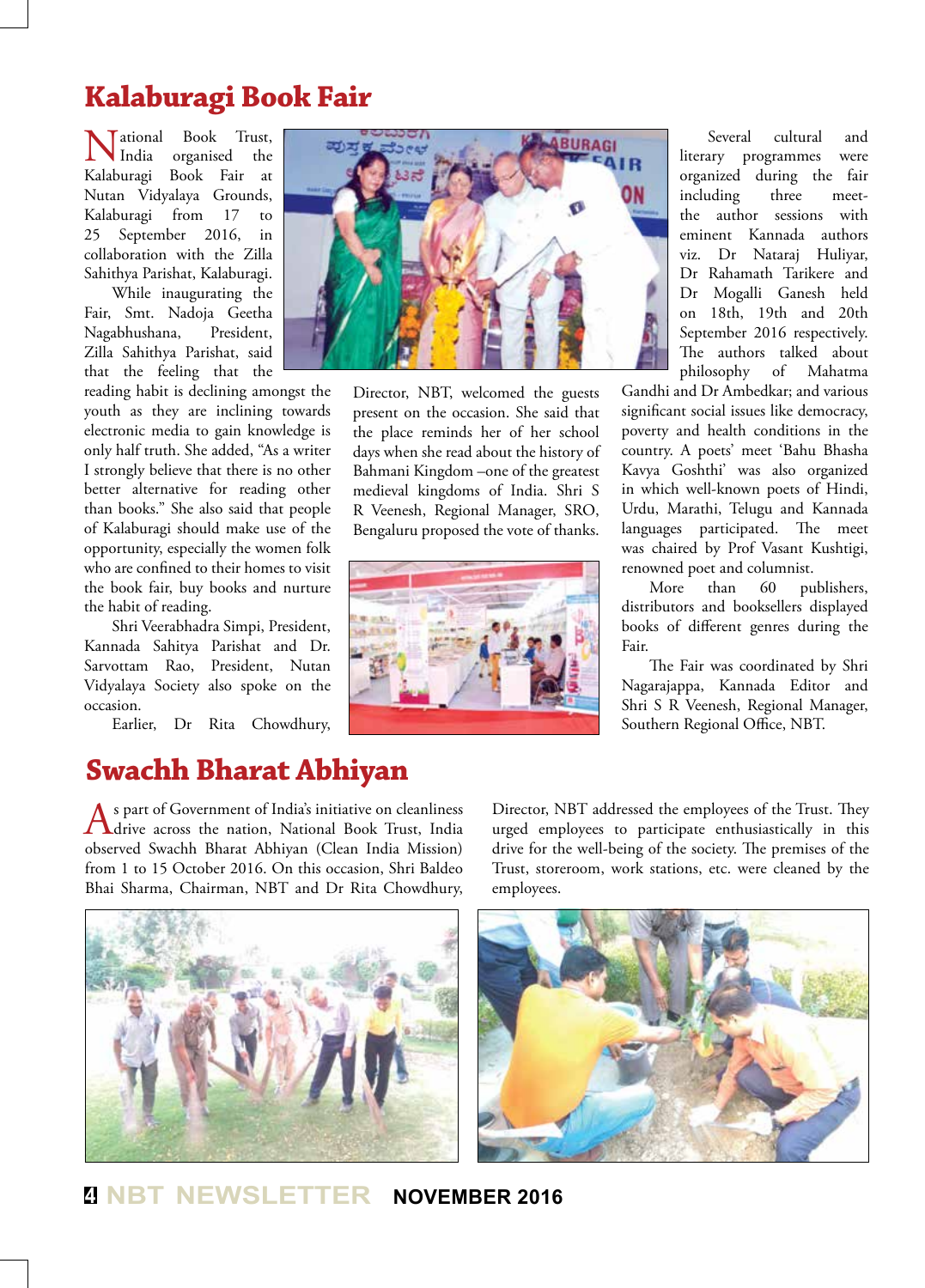## **Excerpts**

NBT India is publishing a book titled *A Touch of Glass* written by Sukanya Datta. Herein we reproduce an excerpt from the chapter 'Making Glass'. —*Editor*

Glass has the distinction of being one of the earliest artificial materials made by human beings. It is likely that ancient humans experimented with various materials in an attempt to replicate natural glass and that over time, they perfected various formulae. Initially, they would have begun with sand (Silica) and soda. Even today, Silica sand, lime and soda are the raw materials that are used to make glass. Impurities such as Iron, Manganese and Sulphur in beach sand would have given them coloured glass. Yellow, brown and green would have been common colours.

Interestingly, the origin of the word 'glass' derives from the Old English word glæs and the Proto-Indo-European word gel meaning 'to shine.' This is also the root work for the Irish and Welsh word glas meaning green and blue respectively.

The oldest known formula for making glass comes from the library of the Assyrian King Assurbanipal (reigned 668 BC-627 BC). In this library there are clay tablets covered in cuneiform script that spell out the oldest existing recipe to make glass. In English, the instructions read: 'Take 60 parts sand, 180 parts ash from sea plants, 5 parts chalk and you get glass.' Ancient chemists have left behind detailed descriptions of the basic composition of glass, the know-how to colour it, and even instructions on how a glass furnace must be constructed.

Glass Furnaces: Furnace designs have changed over time. Wood was used to heat glass furnaces until the 17th century and after that, coal came into use. From the 1860s onwards gas-fired furnaces were used. Modern furnaces are sophisticated structures.

 In the ancient days, there were only two basic types of furnaces: pot

furnaces and tank furnaces. Most furnaces were pot furnaces. These had shelves on which containers, known as pots or crucibles were kept. These pots contained the melted glass. Some pot furnaces had a central fire and ash pit; these were commonly circular in plan. Other pot furnaces were rectangular in shape or else had an elongated fire trench and parallel platforms, known as 'sieges', on each side for the pots. Tank furnaces had a built-in tank to contain the molten glass.

Contemporary furnaces bear no resemblance to their humble ancestors. A modern industrial glass melting furnace is made up of many subsections. This includes foundations, superstructure, refractory brick work and retaining walls. It also includes raw material charger systems, heat exchangers, melter cooling system, exhaust system, fuel supply and electrical boosting equipment. There are integral control systems and instrumentation; and also systems for conditioning and distri-buting molten glass. In some glassworks, the machinery used can even include forming apparatuses. It is a sophisticated, computer-controlled set-up. ...

It is generally accepted that the process of melting glass was discovered around 5000 BC in Mesopotamia or in Egypt, most probably by potters firing their pots. The 'glass' so formed would



actually have been only a thin, shiny glaze on the surface of the pot. The next major milestone in glassmaking was the creation of solid glass beads. By 1500 BC, craftsmen in Mesopotamia and Egypt were making small brightly coloured vessels. They would do so by first forming a core of sand or clay into the desired shape. Then, layers of glass would be built around this core, probably by dipping it repeatedly into molten glass. This was done until a reasonably thick wall of glass was formed around the core. Then the object was cooled and the inner core removed to yield a hollow container. In time this came to be known as the coremould process.

Around 300 BC, a genius glassmaker figured out that a hot blob of molten glass gathered at the end of a hollow tube could be blown into different shapes. Ancient Syrians are most widely credited with the discovery that molten glass could be blown from the end of a hollow tube into different shapes. This revolutionized the ancient Glass Industry.

In ancient times, a wood-guzzling furnace was used to keep the glass in a molten state. It takes a lot of wood to heat a furnace to over 1000º Celsius. Specific details about just how much wood would be needed to maintain high enough temperature is not available. However, according to an estimate, the wood needed to fire a furnace for one run could well be enough to build a two-storey house. No wonder, glassmaking was seriously bad news for trees! Perhaps this was a reason why glassmakers were itinerant; moving from place to place in search of wood and raw materials. This of course meant that their ideas, style and expertise travelled with them and that there was a lot of cross-fertilization of ideas, styles and learning along the way. Any specific style of making glass soon spread because the workers were constantly changing their techniques, or learning new techniques from each other.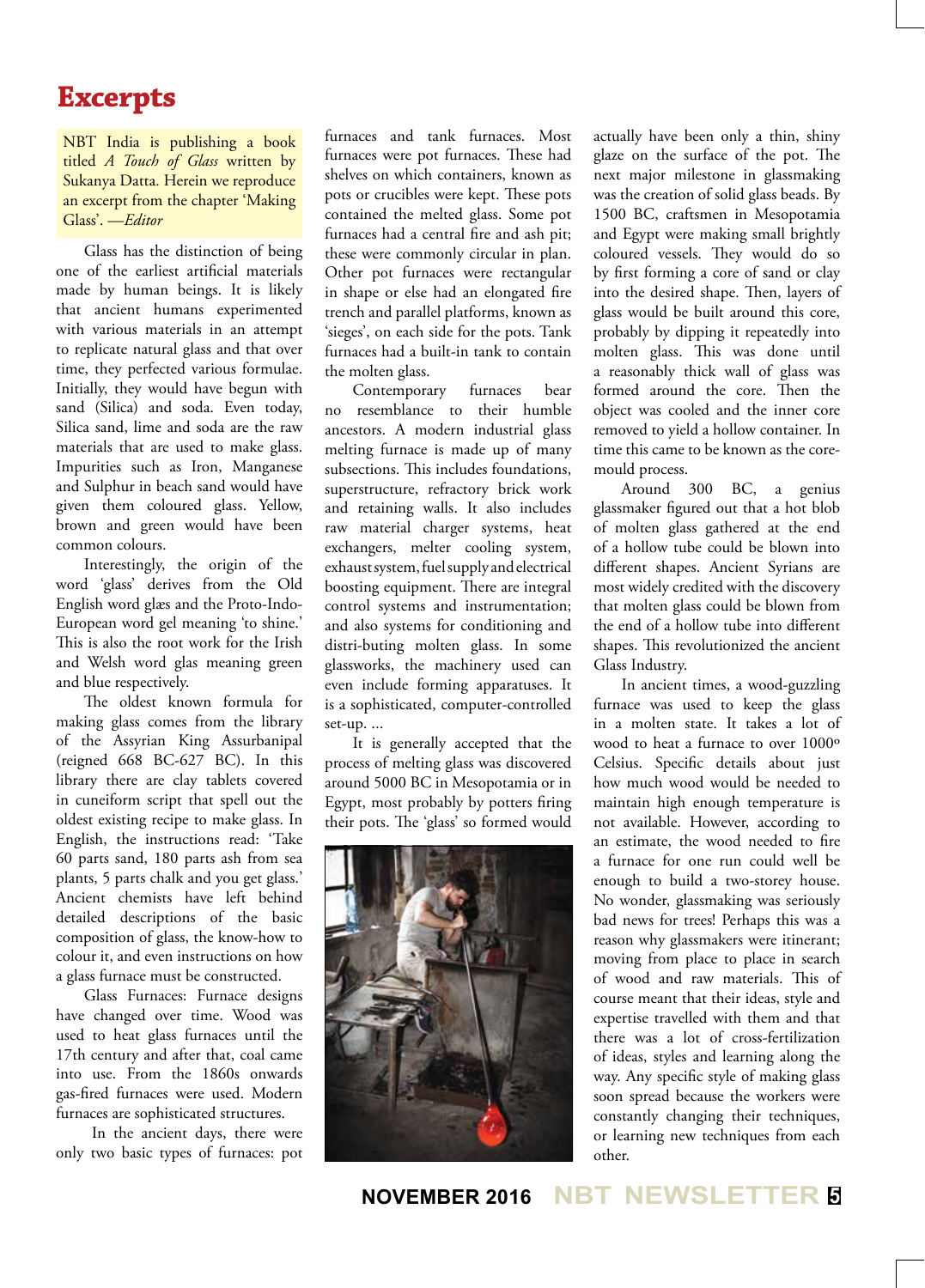## **Books for Children**

November 14 is celebrated as Children's Day all over the country. The Trust publishes a wide variety of books for children under Nehru Bal Pustakalaya series. Given below are some of the recent titles published by NBT India. - Editor

#### **A Trip to the Mountains**

*Swapna Dutta* A story about the mountains and how it feels to be holidaying there. It also brings to light



the special features of the mountains children should learn to appreciate. Illustrated by Ratnakar Singh. 978-81-237-7217-2; Rs 35

#### **Goa: Story of My Wonderland**

*Shashi Shetye*

An illustrated book on Goa: one of the most important tourist



attractions in India with its beach and architectual marvels. 978-81-237-7893-8; Rs 65

#### **Kavya Makes Up Her Mind**

*Ramesh Bijlani*

Little Kavya is fascinated by the vocations the grown-ups around her are pursuing and keeps changing her mind about what she would like to do when she



grows up. She discusses her feelings with her Nana who triggers her imagination and makes her understand the true meaning of a profession. Illustrated by Mohit Suneja.

978-81-237-7218-9; Rs 55

#### **Little Chopin**

*Michal Rusinek*

A book introducing to children the life of the great Polish music composer Frederic Chopin (1810-1849)



published by NBT in arrangement with ZnakPublishers, Poland and The Frederic Chopin Institute, Poland. Illustrated by Joahna Rusinek. 978-81-237-7007-9; Rs 180

## **Little Elephant Throws a Party**

*Meenakshi & Tanmay Bharat*

Disturbed by the frequent brawls that take place between various animals of the jungle, the



elephant decides to throw a party to reunite everyone. Lively illustrations by Debabrata Ghosh enliven the text. 978-81-237-7045-1; Rs 40

#### **Little Wonders**

*Laxmi Khanna 'Suman'* A novella for children in their teens about how a family of dwarfs is separated from each other by the stroke of fate and how they

happen to unite with the help of children. In the process they learn a lot and gain from each other's company. Illustrated by Fazaruddin. 978-81-237-6885-4; Rs 45

#### **Nature's Gift**

*Utpal Talukdar*

A tale about two friends; a bird and an elephant. The elephant wishes to fly and the bird tries to help him. But both fail miserably

only to realise that everyone is made differently by Nature. Illustrated by the author himself.

978-81-237-6933-2; Rs 45

#### **Rahul and the Dream Bat** *Ken Spillman*

Rahul is a fan of the game of cricket. He keeps dreaming about cricket all the time. In one such session, while he encounters failure he also learns how to cope with dismal realities of life. The book intends to make children combat disappointment with a smile. 978-81-237-7183-0; Rs 50

#### **So Many Smiles**

*Manoj Das* Latbar with his robust, thick and majestically curled moustachio is a favourite with boys, who listen with rapt



attention to his yarns about demons and giants, until Bapi shows them the truth of it all. An interesting read for children illustrated by Durgadatt Pandey.

978-81-237-7008-6; Rs 75

#### **Tales to Make You Smile** *Ruskin Bond*

A collection of seven humourous tales about circumstances in life which when viewed in retrospect invariably make us smile. Illustrated by Amitava Sengupta.



978-81-237-7188-5; Rs 90

#### **The Story of a Mouse**

*Utpal Talukdar* An interesting tale about a mouse who over indulges in eating and bears the adverse consequences! Illustrated by the author himself. 978-81-237-6906-6; Rs 45



**When They Were Children**

*Thangamani*

A book that reveals certain fascinating facts about the childhood of eleven great Indian achievers, who have excelled in their respective fields. Illustrated by Manobhiram Chakravarti.



978-81-237-7001-7; Rs 70

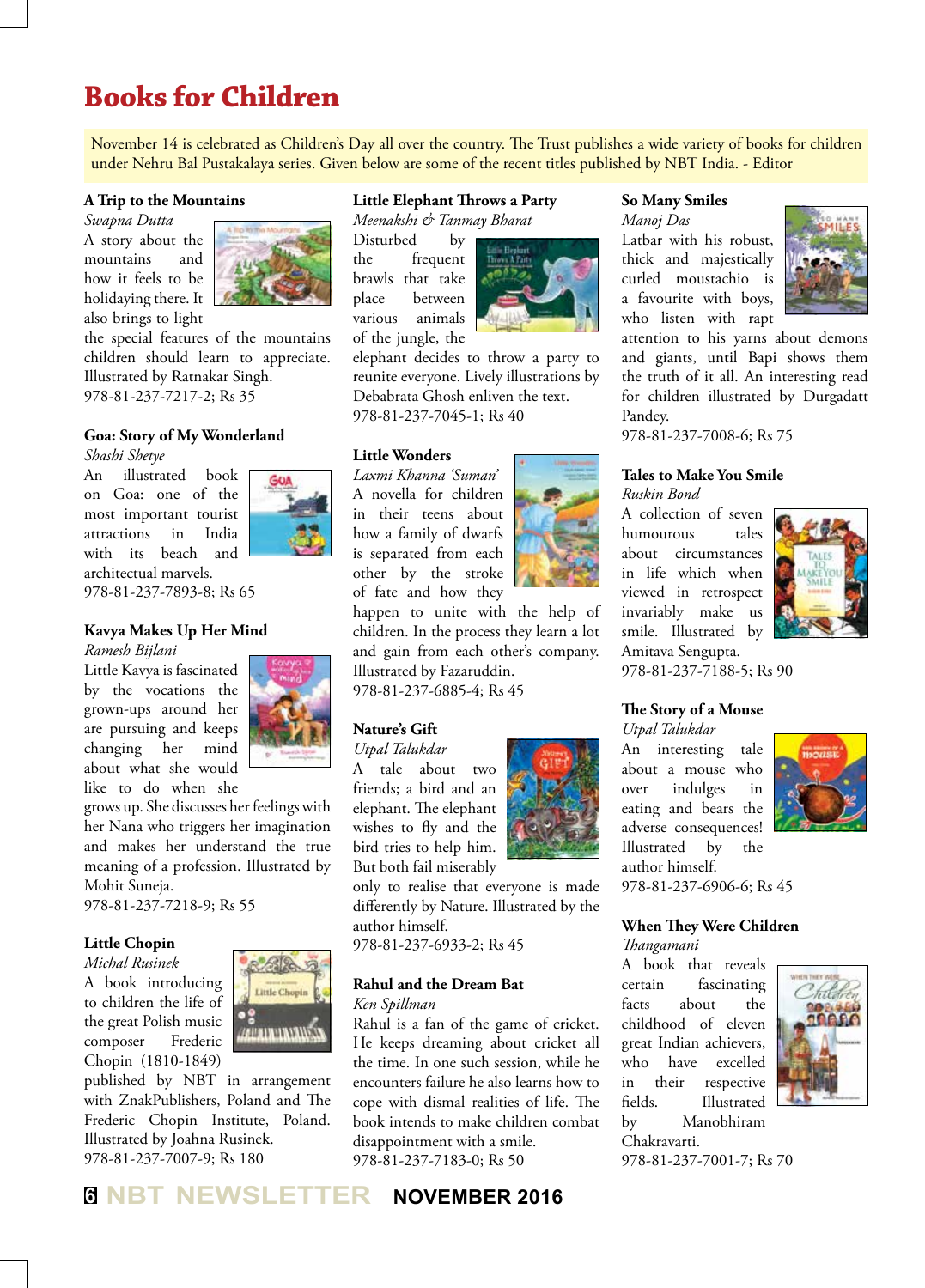## **Books on Education**

November 11 is National Education Day. The Trust has published a range of books on education and creative learning under various series. Given below are some of the titles on education, useful for teachers and students. - *Editor*

#### **Education in India**

*Padma Ramachandran* & Vasantha Ramkumar A thorough study of the theory and practice of education in the context of present day Indian realities, this exhaustive volume provides an authoritative insight.



ον σε ΜΑΚΙ!<br>Indian Τον

81-237-4443-9; Rs 130

#### **Joy of Making Indian Toys**

*Sudarshan Khanna*

This simple activity book teaches two things, namely, how to make 101 handmade toys which are playthings even today in remote corners of our country and how toys, simple in design and

based on science and technology, can be made at home with discarded materials. 978-81-237-2244-3; Rs 90

#### **Random Curiosity**

*Yash Pal* with *Rahul Pal* Curiosity is the fundamental basis for the process of learning. It helps children to explore questions and often wonder about the world



they live in. The book puts together many such questions randomly posed to Prof. Yash Pal. Covering a wide array

of subjects, this book with about 300 questions arranged randomly, makes an interesting read for all. 978-81-237-6106-0; Rs 140

#### **CABE: Reports of the Central Advisory Board of Education** (2 vols.)

The book presents reports of CABE Committees in various areas of education pertaining to Girls' education and the common school system, universalisation of secondary education,

integration of culture education in school curriculum, regulatory mechanisms for textbooks and parallel textbooks taught in schools outside the Government system, autonomy of higher education institutions, and financing of higher and technical education.

978-81-237-5564-9; Rs 300

#### **ART: The Basis of Education**

*Devi Prasad*

A pioneering study on the importance of art as a foundation for the education of the individual. The book also takes a detailed look at the various stages of its expression in a child, its

importance in shaping the individual's thinking and cognitive faculty, the role of teachers and parents and most



importantly its role in an angst-ridden society.

978-81-237-2314-3; Rs 85

#### **Creative Drama and Puppetry in Education**

*Meher R Contractor* The book provides a general guide to help those who want to conduct training courses in puppetry and creative drama or to use these techniques in education, social work, recreation, occupational therapy and audio-visual education for communicating ideas to both children



81-237-3422-0; Rs 60

#### **Divasvapna**

and adults.

#### *Gijubhai Badheka*

This pedagogical classic is the story of a teacher who rejects the orthodox culture of education but remains enthusiastic towards children and continues to experiment while consciously



neglecting the traditions of teaching through prescribed textbooks. The book propounds a new theory on child's education by emphasising the need for an atmosphere of independence and selfreliance.

978-81-237-1237-6; Rs 45.00

The nation celebrated the 141st birth anniversary of Sardar Vallabhbhai Patel on 31 October. Popularly known as the Iron Man of India, Patel played a significant role during India's freedom struggle as well as post independence years. Two books brought out by NBT, bring out the personality of Sardar Patel.

#### **Gandhi-Patel: Letters and Speeches**; Neerja Singh (Comp.)

This collection brings out some of the significant correspondences between Gandhi and Patel, their mutual respect for each other and also the differences between the two on various matters of policies and strategies. 978-81-237-5556-4; Rs 80

#### **Nehru-Patel: Agreement Within Differences**; Neerja Singh (Ed)

This collection brings together the correspondence between Nehru and Patel. Set against the tumultuous backdrop of India's freedom struggle, these conversations engaged with some of the most challenging debates of the day. What is striking about these exchanges is the candour and high intellectual acumen with which they addressed many of these issues. Disagreements were aplenty, but they also display a willingness to set these aside for the common pursuit of national goals. A collection that inspires as much as it informs. 978-81-237-5874-9; Rs 95